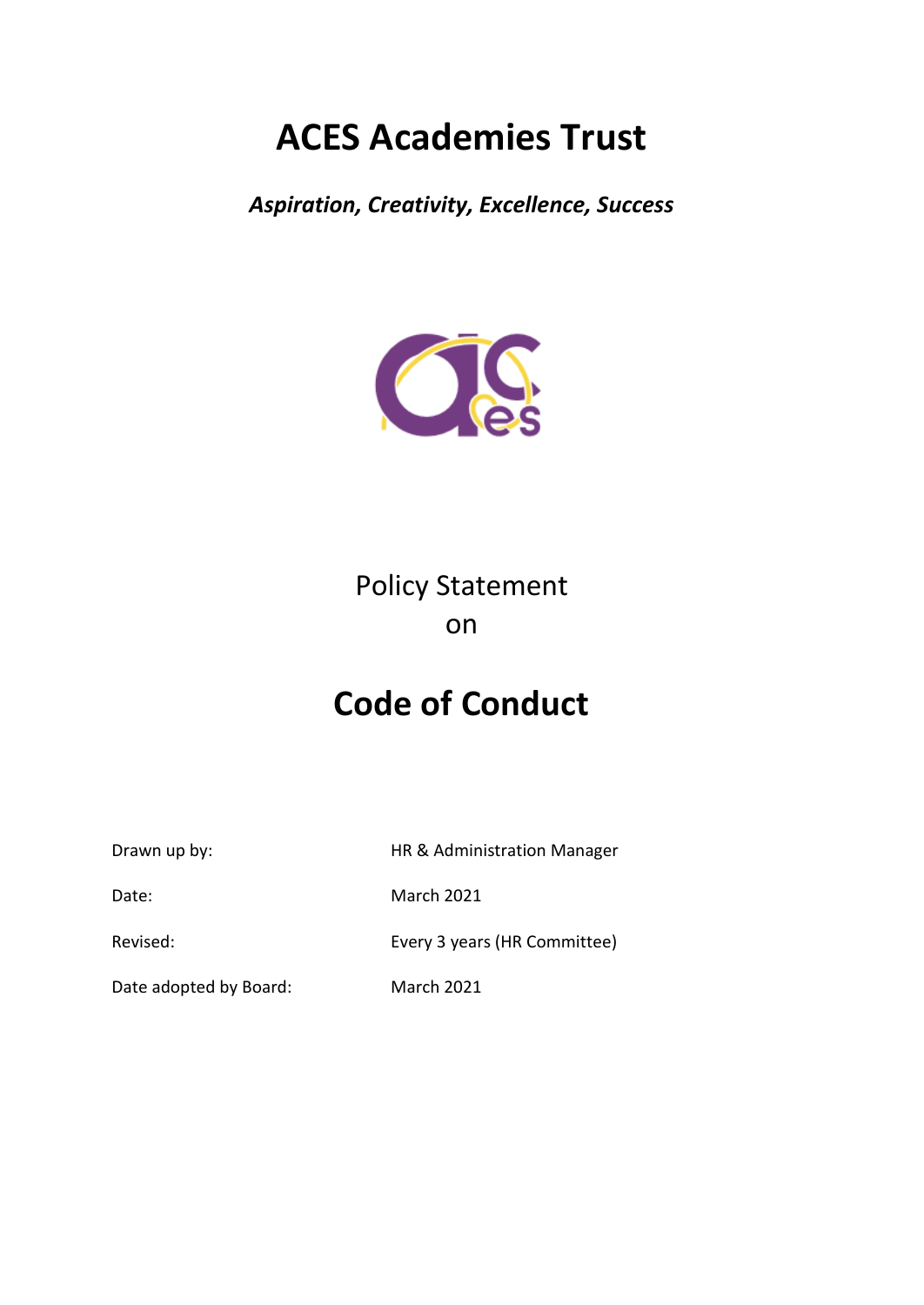#### **1 Introduction**

- 1.1 This code sets out the professional standards expected and the duty upon adults to abide by it. All adults have a duty to keep students safe, promote their welfare and, to protect them from radicalisation (the Prevent duty), abuse (sexual, physical and emotional), neglect and safeguarding concerns. This duty is, in part, exercised through the development of respectful, caring and professional relationships between adults and students and behaviour by adults that demonstrates integrity, maturity and good judgement. Following this code will help to safeguard adults from being maliciously, falsely or mistakenly suspected or accused of misconduct in relation to students.
- 1.2 For the purposes of this code, the term and references to 'adult' means the following: directors, local governing bodies, all teaching and other employees (whether or not paid or unpaid, employed or self-employed and whether or not employed directly by the Trust, external contractors providing services to pupils on behalf of the schools, teacher trainees and other trainees/apprentices, volunteers and any other individuals who work for or provide services on behalf of or for the schools to include but not limited to all those detailed in the single central records (as amended). For the purposes of this code 'young person/people', 'pupils' and 'child/ren' includes all those for whom the Trust provides education or other services
- 1.3 This code takes account of the most recent versions of the following guidance (statutory and non-statutory); 'Keeping Children Safe in Education' Department of Education ('DfE') (statutory), Working together to safeguard children' HM Government (statutory) and 'Guidance for safer working practice for those working with children and young people in education settings' (non-statutory). This code cannot provide an exhaustive list of what is, or is not, appropriate behaviour for adults. However, it does highlight behaviour that is illegal, inappropriate or inadvisable in relation to the required professional standards. There will be occasions and circumstances in which adults have to make decisions or take action in the best interests of the pupil where no specific guidance has been given. Adults are expected to make responsible and informed judgements about their own behaviour in order to secure the best interests and welfare of the pupils.
- 1.4 Any behaviour in breach of this code by employees may result in action under our Disciplinary Procedure. Such behaviour may constitute gross misconduct and, as such, may result in summary dismissal. The Trust will take a strict approach to serious breaches of this code.
- 1.5 Safeguarding and Child Protection Policy

Adults have a duty to act in accordance with the Safeguarding and Child Protection policy of the schools, which is available on the staff intranet and report any safeguarding, child protection, welfare or radicalisation concerns about a student to the school Designated Safeguarding Lead.

1.6 Whistleblowing

Adults must raise concerns they have about the safeguarding or child protection practices by following the Trust Whistleblowing Policy, which is available on the staff intranet*.* An adult who "whistle blows" or makes a public interest disclosure will have the protection of the relevant legislation.

1.7 Allegations of Abuse against Teachers and Other Staff and Volunteers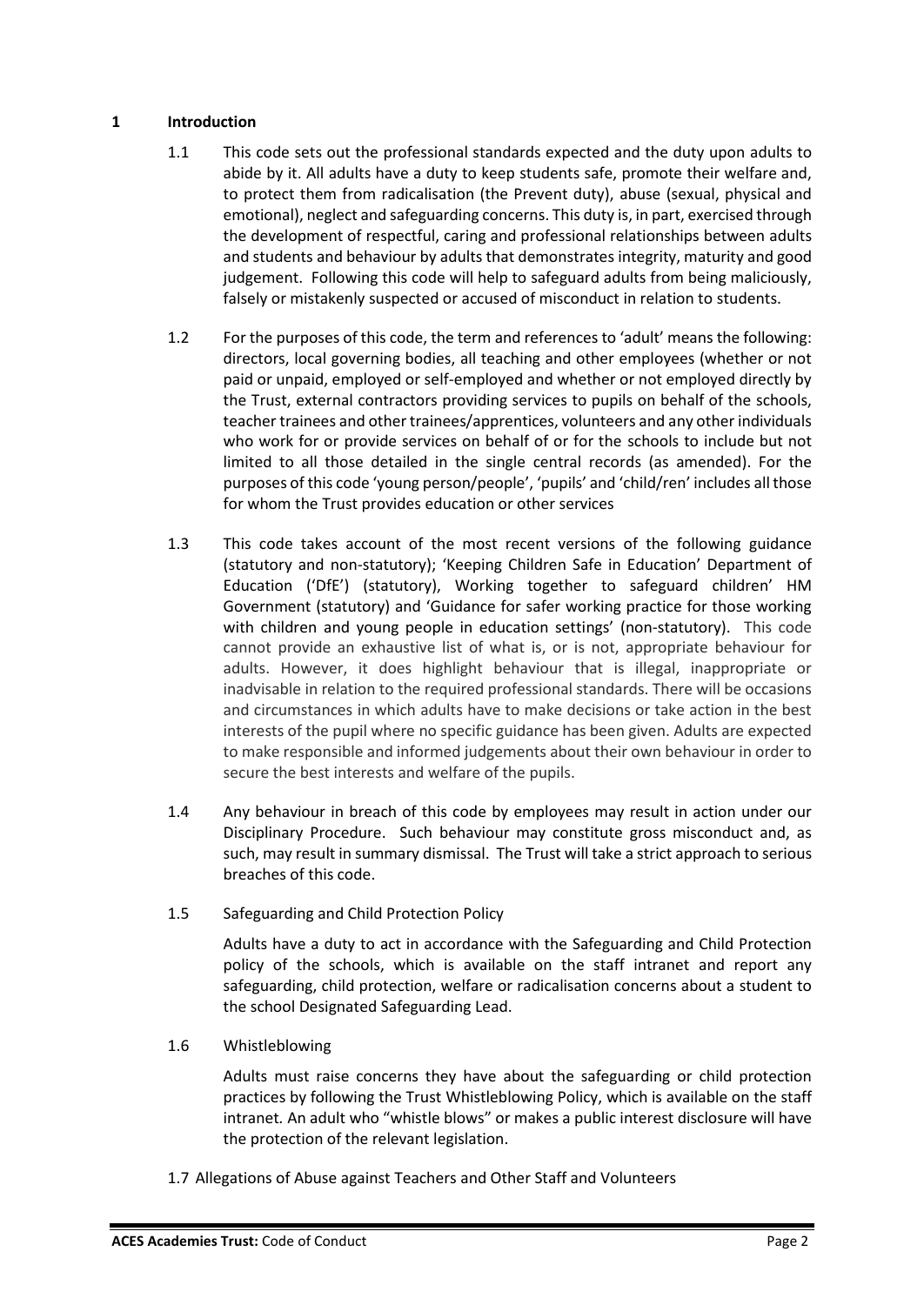Where it is alleged that an adult has:

- behaved in a way that has harmed a child, or may have harmed a child;
- possibly committed a criminal offence against or related to a child; or,
- behaved towards a child or children in a way that indicates s/he would pose a risk of harm to children

then the Trust will follow the Trust's Procedure for Dealing with Allegations of Abuse Against Teachers and Other Staff and Volunteers and the guidance set out in Part Four of Keeping Children Safe in Education DfE which is available on the staff intranet.

#### **2 Expected Professional Standards**

- 2.1 All adults, as appropriate to the role and/or job description of the individual, must:
	- place the well-being and learning of students at the centre of their professional practice.
	- have high expectations for all students, be committed to addressing underachievement, and work to help students progress regardless of their background and personal circumstances.
	- treat students fairly and with respect, take their knowledge, views, opinions and feelings seriously, and value diversity and individuality.
	- model the characteristics they are trying to inspire in students, including enthusiasm for learning, a spirit of enquiry, honesty, tolerance, social responsibility, patience, and a genuine concern for other people.
	- respond sensitively to the differences in the home backgrounds and circumstances of students, recognising the key role that parents and carers play in students' education.
	- seek to work in partnership with parents and carers, respecting their views and promoting understanding and co-operation to support the young person's learning and well-being in and out of school.
	- reflect on their own practice, develop their skills, knowledge and expertise, and adapt appropriately to learn with and from colleagues.
	- ensure that the same professional standards are always applied regardless of culture, disability, gender, language, racial origin, religious belief and/or sexual identity.
- 2.2 Teachers are required to comply with the Teachers' Standards September  $1^{st}$  2012, in particular Part 2 Personal and Professional Standards.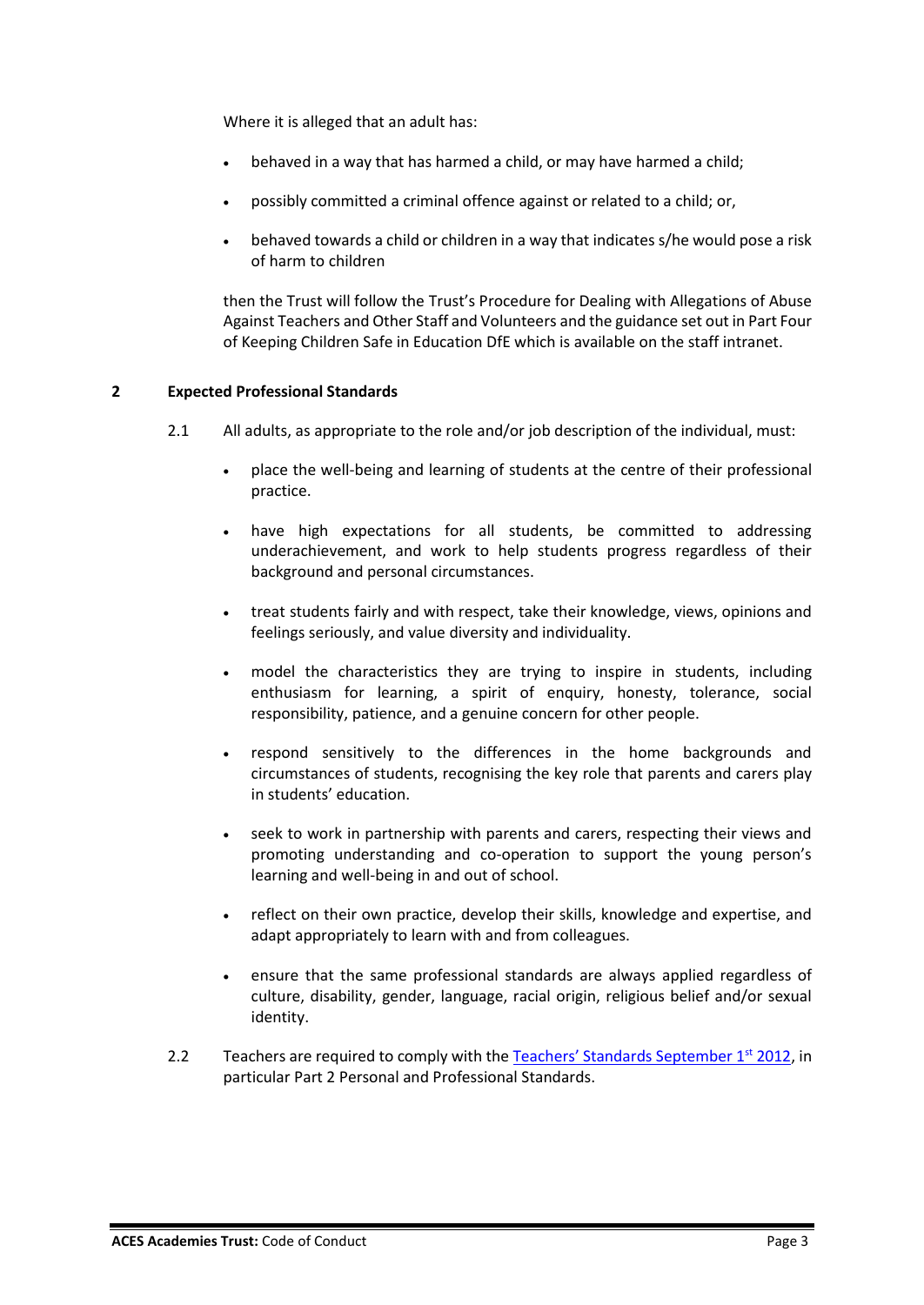- 2.3 All adults must be familiar with and act in accordance with the most recent versions of the following documents; Part 1 of Keeping Children Safe in Education DfE (statutory), Working Together to Safeguard Children HM Government (statutory), Prevent Duty Guidance HM Government (statutory), 'The Prevent duty departmental advice for schools and childcare providers' DfE and 'Guidance for safer working practice for those working with children and young people in education settings' (non statutory).
- 2.4 An employee who fails to bring a matter of concern to the attention of senior management and/or the relevant agencies may be subject to disciplinary action.

# **3 Confidentiality**

- 3.1 As data controllers, all schools/academies are subject to the Data Protection Act 2018 (DPA 2018), and the UK General Data Protection Regulation (UK GDPR). In addition, teachers owe a common law duty of care to safeguard the welfare of their students. This duty is acknowledged in the provisions governing disclosure of information about students.
- 3.2 Adults may have access to confidential information about students in order to undertake their responsibilities. In some circumstances the information may be sensitive data and/or confidential. Confidential or personal information about a student or her/his family must never be disclosed to anyone other than on a need to know basis and advice should be sought prior to disclosure to ensure such disclosure is in accordance with the Data Protection Act 2018 (DPA 2018), and the UK General Data Protection Regulation (UK GDPR) The Education (Student Information) (England) Regulations 2015, The ICO 'Guide to Data Protection' and the ICO guide on 'How to Disclose Information Safely'. In circumstances where the student's identity does not need to be disclosed the information should be used anonymously. Information must never be used to intimidate, humiliate, or embarrass the student. Information must never be used by anyone for their own or others advantage (including that of partners, friends, relatives or other organisations).
- 3.3 There are some circumstances in which an adult may be expected to share information about a student, for example when abuse is alleged or suspected. In such cases, adults have a duty to pass information on without delay to those with designated safeguarding responsibilities. See paragraph 19 below.
- 3.4 Confidential information about students must be held securely. Confidential information about students must not be held off the schoolsite other than on security protected school equipment. Information must only be stored for the length of time necessary to discharge the task for which it is required.
- 3.5 If a student or parent/carer makes a disclosure regarding abuse or neglect, the adult must follow the school's procedures and the guidance as set out in Keeping Children Safe in Education DfE. Confidentiality must not be promised to the student or parent/carer however reassurance should be given that the information will be treated sensitively.
- 3.6 If an adult is in any doubt about the storage or sharing of information s/he must seek guidance from the school's Designated Safeguarding Lead. Any media or legal enquiries must be passed to senior management.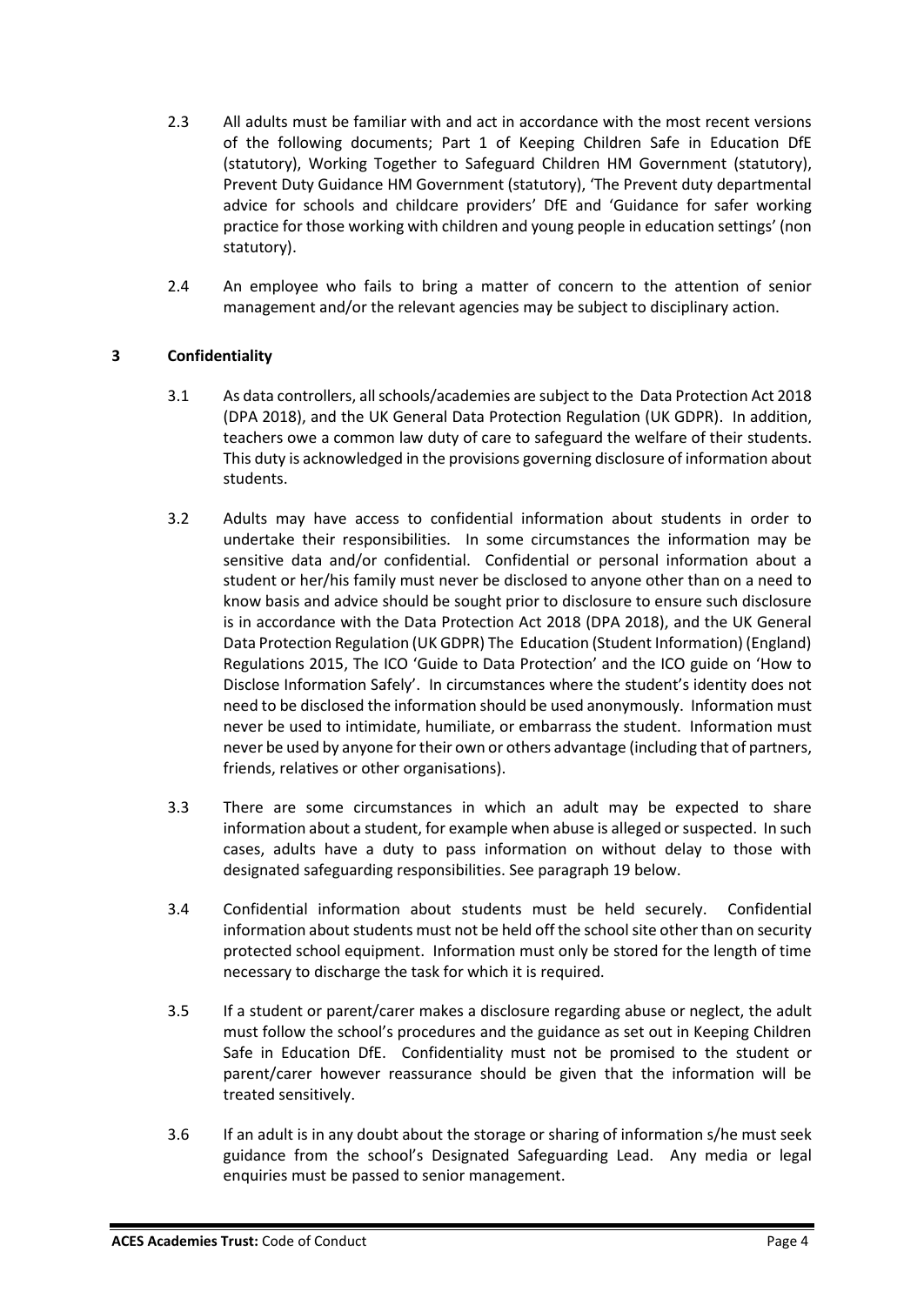#### **4 Propriety, Behaviour and Appearance**

- 4.1 All adults working with children have a responsibility to maintain public confidence in their ability to safeguard the welfare and best interests of students. They should adopt high standards of personal conduct in order to maintain the confidence and respect of their colleagues, students and the public in general. An adult's behaviour or actions, either in or out of the workplace, must not compromise her/his position within the work setting, or bring the Trust into disrepute. Non-exhaustive examples of unacceptable behaviour are contained in our Disciplinary Procedure/Rules.
- 4.2 Adults are required to notify the Trust immediately of any allegation/s of misconduct that are of a safeguarding nature made against them (or implicating them), by a child or adult in relation to any outside work or interest (whether paid or unpaid) and, of any arrest or criminal charge whether child related or not. Where employees fail to do so, this will be treated as a serious breach of this code and dealt with under our Disciplinary Procedure.
- 4.3 Individuals should not behave in a manner which would lead any reasonable person to question their suitability to work with children or to act as an appropriate role model; make, or encourage others to make sexual remarks to, or about, a student; use inappropriate language to or in the presence of students; discuss their personal or sexual relationships with or in the presence of students; make, or encourage others to make, unprofessional personal comments which scapegoat, demean or humiliate, or might be interpreted as such. Behaving in an unsuitable way towards children may result in disqualification from childcare under the Childcare Act 2006, prohibition from teaching by the Teaching Regulation Authority, a bar from engaging in regulated activity, or action by another relevant regulatory body.
- 4.4 Personal property of a sexually explicit nature or property which might be regarded as promoting radicalisation or otherwise inappropriate such as books, magazines, CDs, DVDs or such material on any electronic media including links to such material must not be brought onto or stored on school premises or on any school equipment.

# **5 Sexual Contact with Children and Young People and Abuse of Trust**

- 5.1 A relationship between an adult and a child or young person is not a relationship between equals; the adult has a position of power or influence. There is potential for exploitation and harm of children or vulnerable young people and all adults have a responsibility to ensure that an unequal balance of power is not used for personal advantage or gratification. Adults must not use their status or position to form or promote relationships with children (whether current students or not), that are of a sexual nature, or which may become so. Adults should maintain appropriate professional boundaries and avoid behaviour which might be misinterpreted by others. They should report any incident with this potential.
- 5.2 Any sexual behaviour or activity, whether homosexual or heterosexual, by an adult with or towards a child/student or young person is illegal. Children and young people are protected by the same laws as adults in relation to non-consensual sexual behaviour. They are additionally protected by specific legal provisions regardless of whether there is consent or not. Where a person aged 18 or over is in a specified position of trust with a child or young person under 18 years, the Sexual Offences Act 2003 makes it an offence for that person to engage in sexual activity with or in the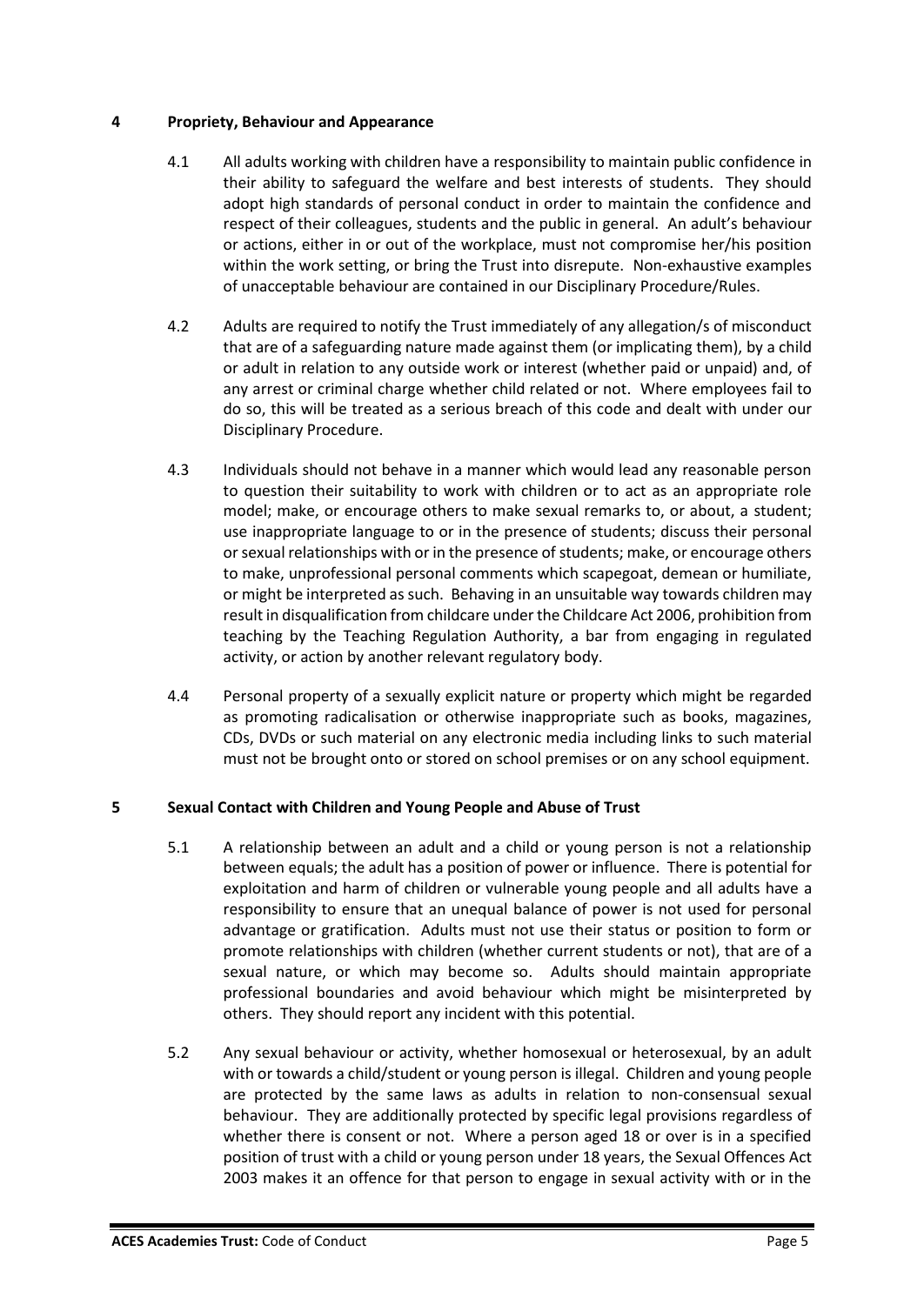presence of that child or to cause or incite that child to engage in or watch sexual activity.

- 5.3 Sexual behaviour includes non-contact activities, such as causing a child or young person to engage in or watch sexual activity or the production of indecent images of children. 'Working Together to Safeguard Children', *Appendix A* defines *s*exual abuse as "…forcing or enticing a child or young person to take part in sexual activities, not necessarily involving a high level of violence, whether or not the child is aware of what is happening…"
- 5.4 Adults must not have sexual relationships with Students or have any form of communication with a child, which could be interpreted as sexually suggestive or provocative i.e. verbal comments, letters, notes, texts, electronic mail, phone calls, social networking contact or physical contact. The adult should not make sexual remarks to, or about, a child or discuss their own sexual relationships with or in the presence of students. Adults should take care that their language or conduct does not give rise to comment or speculations. Attitudes, demeanour and language all require care and thought.
- 5.5 There are occasions when adults embark on a course of behaviour known as 'grooming' where the sole purpose is to gain the trust of a child or young person, and manipulate that relationship so that sexual abuse can take place. Adults should be aware that conferring special attention without good reason or favouring a student has the potential to be construed as being part of a 'grooming' process, which is a criminal offence.

#### **6 Infatuations and Crushes**

- 6.1 A child or young person may develop an infatuation with an adult who works with them. An adult, who becomes aware (may receive a report, overhear something, or otherwise notice any sign no matter how small or seemingly insignificant) that a student has become or may be becoming infatuated with him/herself or a colleague, must report this without delay to the Principal/Headteacher or the most senior manager so that appropriate action can be taken to avoid any hurt, distress or embarrassment. The situation will be taken seriously and the adult should be careful to ensure that no encouragement of any kind is given to the student. It should also be recognised that careless and insensitive reactions may provoke false accusations.
- 6.2 Examples of situations which must be reported are given below:
	- Where an adult is concerned that he or she might be developing a relationship with a student which could have the potential to represent an abuse of trust.
	- Where an adult is concerned that a student is becoming attracted to him or her or that there is a developing attachment or dependency.
	- Where an adult is concerned that actions or words have been misunderstood or misconstrued by a student such that an abuse of trust might be wrongly suspected by others.
	- Where an adult is concerned about the apparent development of a relationship by another adult, or receives information about such a relationship.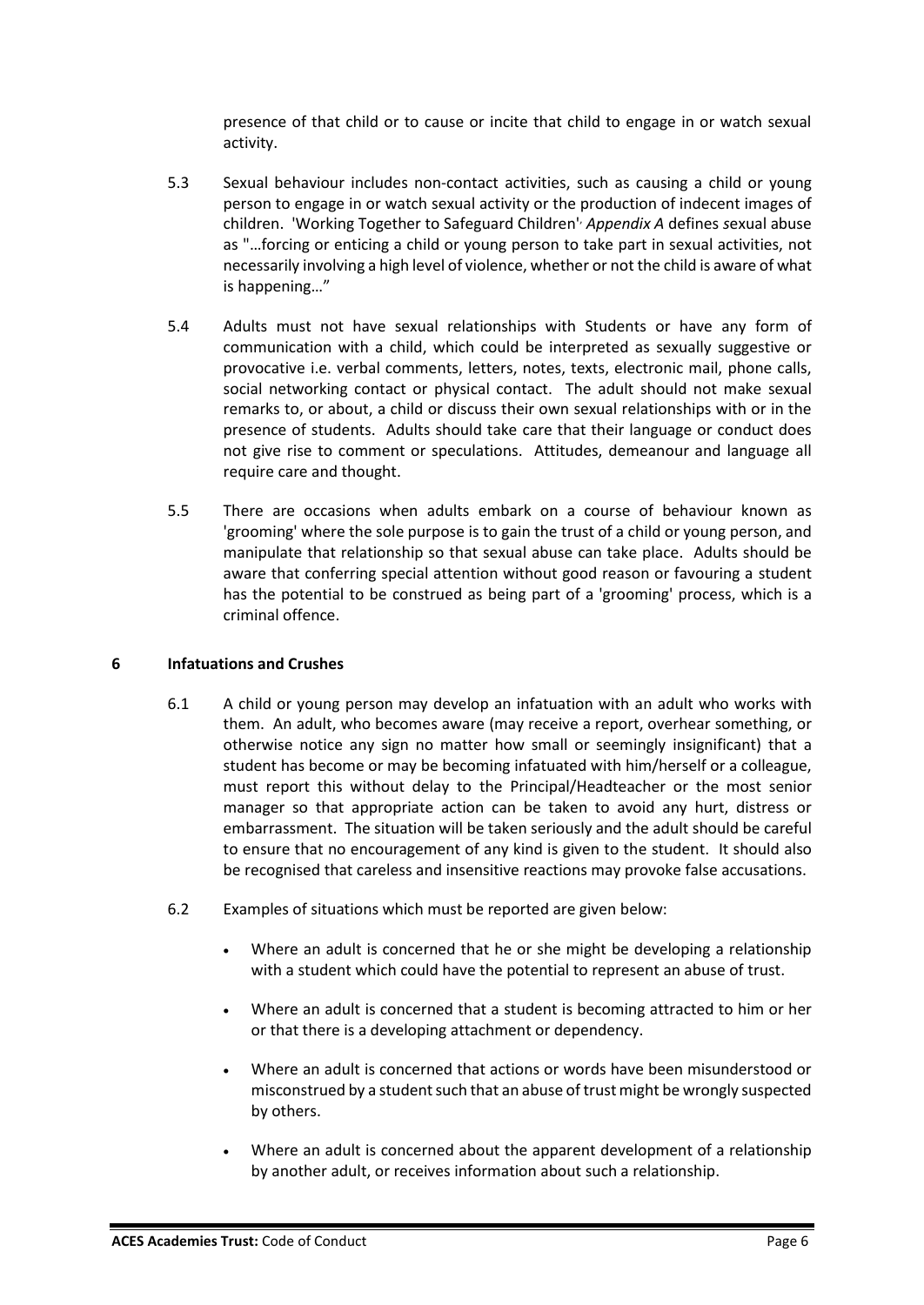#### **7 Gifts, Rewards, Favouritism and Exclusion**

- 7.1 It is against the law for public servants to take bribes. Employees need to take care that they do not accept any gift that might be construed by others as a bribe, or lead the giver to expect preferential treatment. There are occasions when students or parents/carers wish to pass small tokens of appreciation to adults e.g. at Christmas or as a thank-you and this is acceptable. However, it is unacceptable to receive gifts on a regular basis or of any significant value.
- 7.2 Personal gifts must not be given to students or their families/carers. This could be misinterpreted as a gesture either to bribe or groom. It might be perceived that a 'favour' of some kind is expected in return. Any reward given to a student should be consistent with the school's Behaviour policy, recorded, and not based on favouritism.
- 7.3 Care should be taken when selecting children for specific activities, jobs, privileges and when students are excluded from an activity in order to avoid perceptions of favouritism or injustice. Methods of selection and exclusion should be subject to clear, fair and agreed criteria.

#### **8 Social Contact and Social Networking**

- 8.1 Communication between students and adults, by whatever method, should take place within clear and explicit professional boundaries. This includes the wider use of technology such as mobile phones, tablets, text messages, emails, instant messages, websites, social media such as Facebook, Twitter, Instagram, chat-rooms, forums, blogs, apps such as Whatsapp, gaming sites, digital cameras, videos, web-cams and other hand held devices. Adults should not share any personal information with students and they should not request, or respond to, any personal information from the child/young person, other than that which might be appropriate as part of their professional role. They should ensure that all communications are transparent and avoid any communication that could be interpreted as 'grooming behaviour'.
- 8.2 Adults must not give their personal contact details such as home/mobile phone number; home or personal e-mail address or social networking details to students unless the need to do so is agreed in writing with senior management. If, for example, a student attempts to locate an adult's personal contact details and attempts to contact or correspond with him/her, the adult should not respond and must report the matter to his/her manager.
- 8.3 It is recommended that adults ensure that all possible privacy settings are activated to prevent students from making contact on personal profiles and to prevent students from accessing photo albums or other personal information which may appear on social networking sites.
- 8.4 Adults are personally responsible for what they communicate in social media and must bear in mind that what is published might be read by us, students, parents and carers, the general public, future employers and friends and family for a long time. Adults must ensure that their on-line profiles are consistent with the professional image expected by us and must not post material which damages the reputation of the school or Trust which causes concern about their suitability to work with children and young people. Those who post material which may be considered as inappropriate could render themselves vulnerable to criticism or, in the case of an employee, allegations of misconduct which may be dealt with under the Disciplinary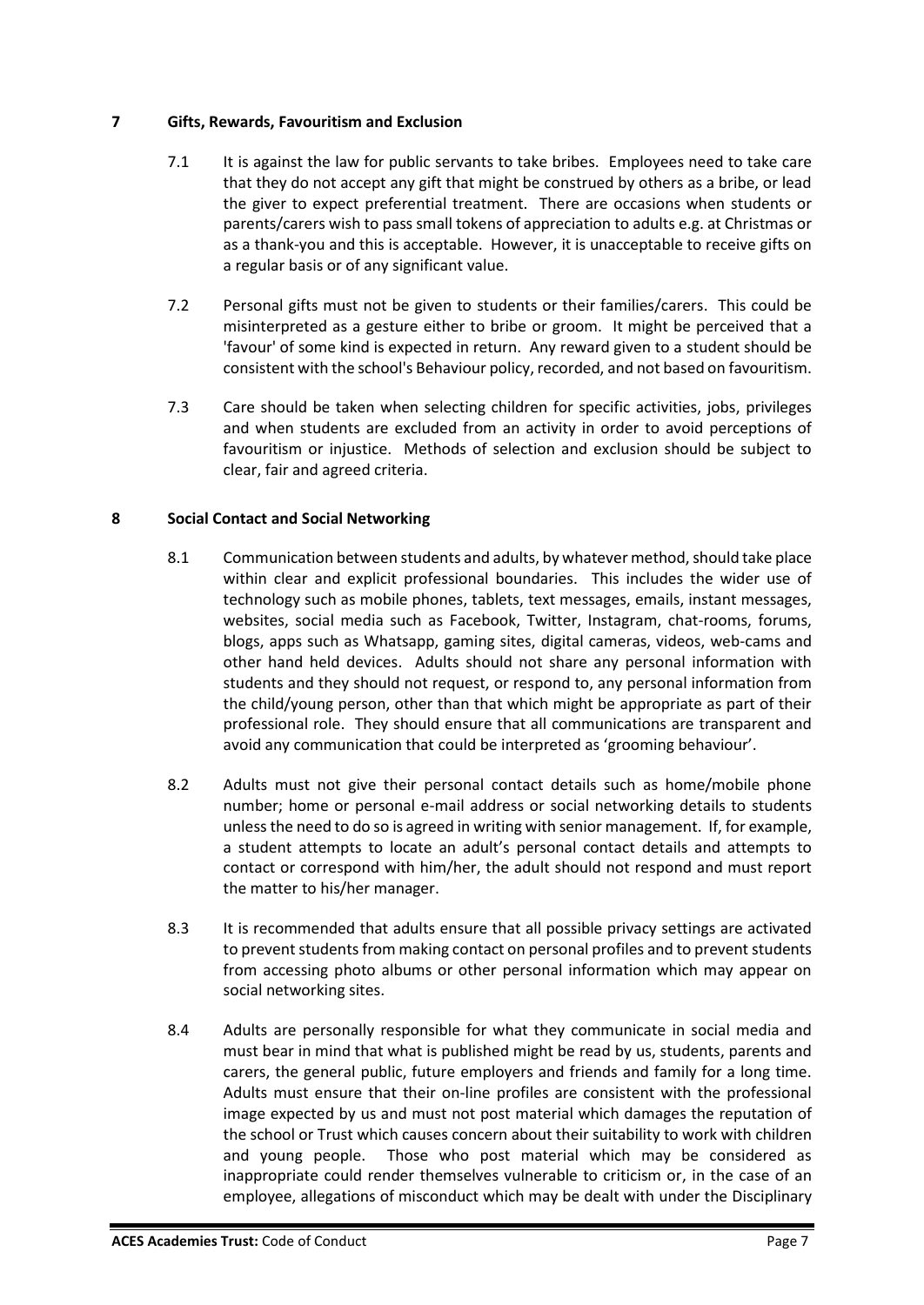Procedure. Even where it is made clear that the writer's views on such topics do not represent those of the school or the Trust, such comments are inappropriate.

- 8.5 Adults are advised not to have any online friendships with any young people under the age of 18, unless they are family members or close family friends. Employees are advised not to have online friendships with parents or carers of students, or members of the governing body/Trustees. Where such on line friendships exist, adults must ensure that appropriate professional boundaries are maintained.
- 8.6 It is acknowledged that Adults may have genuine friendships and social contact with parents or carers of students, independent of the professional relationship. Employees should, however, inform senior management of any relationship with a parent/carer where this extends beyond the usual parent/carer/professional relationship; advise senior management of any regular social contact they have with a student or parent/carer, which could give rise to concern; inform senior management of any requests or arrangements where parents/carers wish to use their services outside of the workplace e.g. babysitting, tutoring; and adults should always approve any planned social contact with students or parents/carers with senior colleagues, for example when it is part of a reward scheme. If a parent/carer seeks to establish social contact, or if this occurs coincidentally, the adult should exercise his or her professional judgment and should ensure that all communications are transparent and open to scrutiny.
- 8.7 Some employees may, as part of their professional role, be required to support a parent or carer. If that person comes to depend upon the employee or seeks support outside of their professional role this should be discussed with senior management and where necessary referrals made to the appropriate support agency.

# **9 Physical Contact, Personal Privacy and Personal Care**

- 9.1 There are occasions when it is entirely appropriate and proper for employees to have physical contact with students, but it is crucial that they only do so in ways appropriate to their professional role and in relation to the student's individual needs and any agreed care plan. When physical contact is made with students this should be in response to their needs at the time, of limited duration and appropriate given their age, stage of development, gender, ethnicity, culture and background. Employees must use their professional judgement at all times. It is not possible to be specific about the appropriateness of each physical contact, since an action that is appropriate with one student in one set of circumstances may be inappropriate in another, or with a different student.
- 9.2 Physical contact should never be secretive or casual, or for the gratification of the adult, or represent a misuse of authority. Adults should never touch a student in a way which may be considered indecent. If an adult believes that an action could be misinterpreted, the incident and circumstances should be reported as soon as possible to the manager and recorded in the school's incident book, and, if appropriate, a copy placed on the student's file.
- 9.3 Physical contact, which occurs regularly with a student or students, is likely to raise questions unless the justification for this is part of a formally agreed plan (for example in relation to students with SEN or physical disabilities). Any such contact should be the subject of an agreed and open school policy and subject to review. Where feasible, staff should seek the student's permission before initiating contact. Adults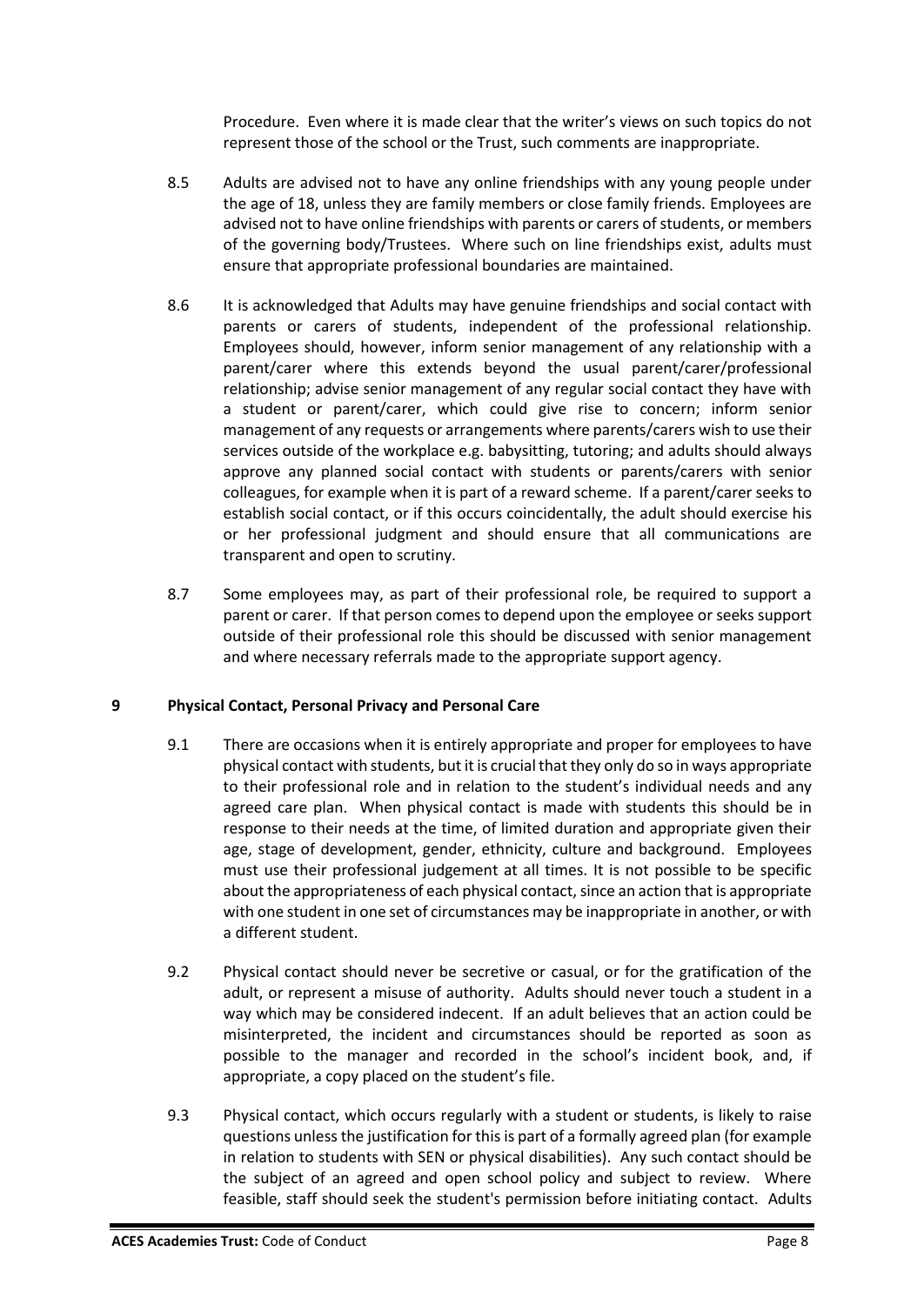should listen, observe and take note of the student's reaction or feelings and – so far as is possible - use a level of contact which is acceptable to the student for the minimum time necessary.

- 9.4 There may be occasions when a distressed student needs comfort and reassurance. This may include age-appropriate physical contact. Adults should remain self-aware at all times in order that their contact is not threatening, intrusive or subject to misinterpretation. Adults should always tell a colleague when and how they offered comfort to a distressed student.
- 9.5 Where an adult has a particular concern about the need to provide this type of care and reassurance s/he should seek further advice from a senior manager.
- 9.6 Some employees, for example, those who teach PE and games, or who provide music tuition will on occasions have to initiate physical contact with students in order to support a student so they can perform a task safely, to demonstrate the use of a particular piece of equipment/instrument or assist them with an exercise. This should be done with the student's agreement. Contact under these circumstances should be for the minimum time necessary to complete the activity and take place in a safe and open environment. Adults should remain sensitive to any discomfort expressed verbally or non-verbally by the student.
- 9.7 All parties should clearly understand from the outset what physical contact is necessary and appropriate in undertaking specific activities. Keeping parents/carers informed of the extent and nature of any physical contact may also prevent allegations of misconduct arising. Any incidents of physical contact that cause concern or fall outside of these protocols and guidance should be reported to the senior manager and parent/carer.
- 9.8 Students are entitled to respect and privacy when changing clothes or taking a shower. However, there needs to be an appropriate level of supervision in order to safeguard students, satisfy health and safety considerations and ensure that bullying or teasing does not occur. This supervision should be appropriate to the needs and age of the students concerned and sensitive to the potential for embarrassment. Adults who are required as part of their role to attend changing rooms should announce their intention of entering any student changing rooms and only remain in the room where the student/s needs require this.
- 9.9 Employees with a job description which includes intimate care duties will have appropriate training and written guidance including a written care plan for any student who could be expected to require intimate care. Staff should adhere to the School's intimate and personal care policies. No other adult should be involved in intimate care duties except in an emergency. A signed record should be kept of all intimate and personal care tasks undertaken and, where these have been carried out in another room, include times left and returned. Employees should not assist with personal or intimate care tasks which the student is able to undertake independently.

#### **10 Behaviour Management and Physical Intervention**

10.1 All students have a right to be treated with respect and dignity. Adults must not use any form of degrading treatment to punish a student. The use of sarcasm, demeaning or insensitive comments towards students is not acceptable in any situation. Deliberately intimidating students by shouting aggressively, hectoring or overbearing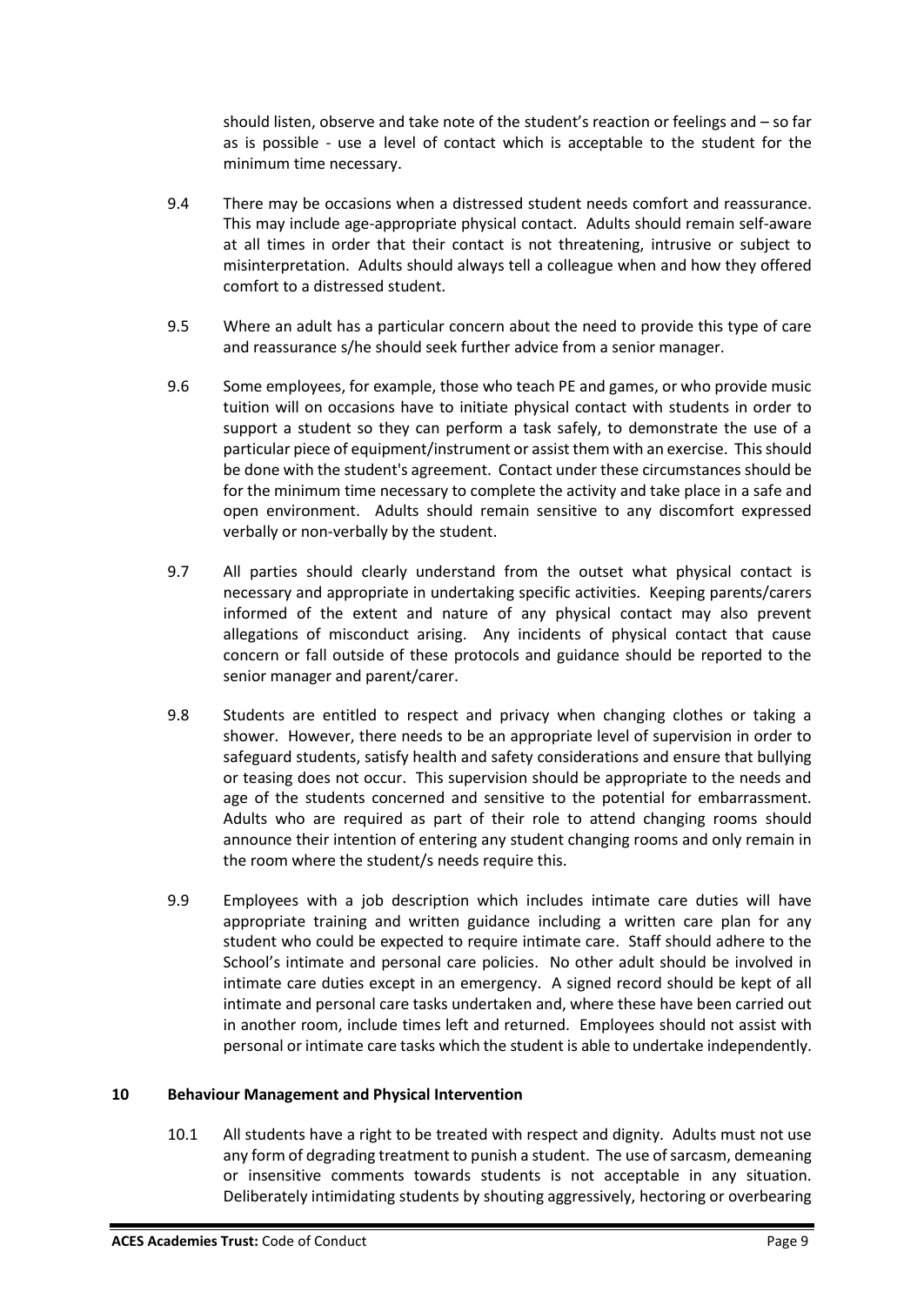physical presence is not acceptable in any situation. Any sanctions or rewards used should be part of the school's Behaviour Management Policy.

- 10.2 Physical intervention can only be justified in exceptional circumstances. Nonstatutory guidance is available from the Department of Education website. See 'Use of reasonable force in schools - advice for Head Teachers, Staff and Governing Bodies'. Adults may legitimately intervene to prevent a student from committing a criminal offence, injuring themselves or others, causing damage to property, engaging in behaviour prejudicial to good order and to maintain good order and discipline. Adults should have regard to the health and safety of themselves and others. It is always unlawful to use force as a punishment. The use of unwarranted physical force is likely to constitute a criminal offence.
- 10.3 Where a student has specific needs in respect of particularly challenging behaviour, a positive handling plan, including a risk assessment, should be put in place and agreed by all parties. Where it is judged that a student's behaviour presents a serious risk to themselves or others, a robust risk assessment that is regularly reviewed and a physical intervention plan, where relevant, must be put in place. All incidents and subsequent actions should be recorded and reported to a manager and the student's parents/carers. Where it can be anticipated that physical intervention is likely to be required, a plan should be put in place that the student and parents/carers are aware of and have agreed to. Parental consent does not permit the use of unlawful physical intervention or deprive a student of their liberty. The schools have separate policies on Behaviour Management and the Use of Physical Intervention.

# **11 First Aid and Medication**

- 11.1 The Trust has a separate policy on supporting students with a medical condition. Employees should have regard to the DfE statutory guidance 'Supporting Students at school with medical conditions', which includes advice on managing medicines. All settings must have an adequate number of qualified first aiders/appointed persons. Employees must have had the appropriate training and achieved the necessary level of competency before administering first aid or medication, or taking on responsibility to support Students with medical conditions. If an adult is concerned or uncertain about the amount or type of medication being given to a student this should be discussed with the Designated Safeguarding Lead.
- 11.2 Adults taking medication that may affect their ability to care for children should seek medical advice regarding their suitability to do so and should not work with students whilst taking medication unless medical advice confirms that they are able to do so. Adult medication on the premises must be securely stored out of the reach of children.

# **12 One to One Situations and Meetings with Students**

12.1 One to one situations have the potential to make children/young persons more vulnerable to harm by those who seek to exploit their position of trust. Adults working in one to one settings with students may also be more vulnerable to unjust or unfounded allegations being made against them. Adults must recognise this possibility and plan and conduct such meetings accordingly. Every attempt should be made to ensure that the safety and security needs of both adults and students are met. Managers should undertake a risk assessment in relation to the specific nature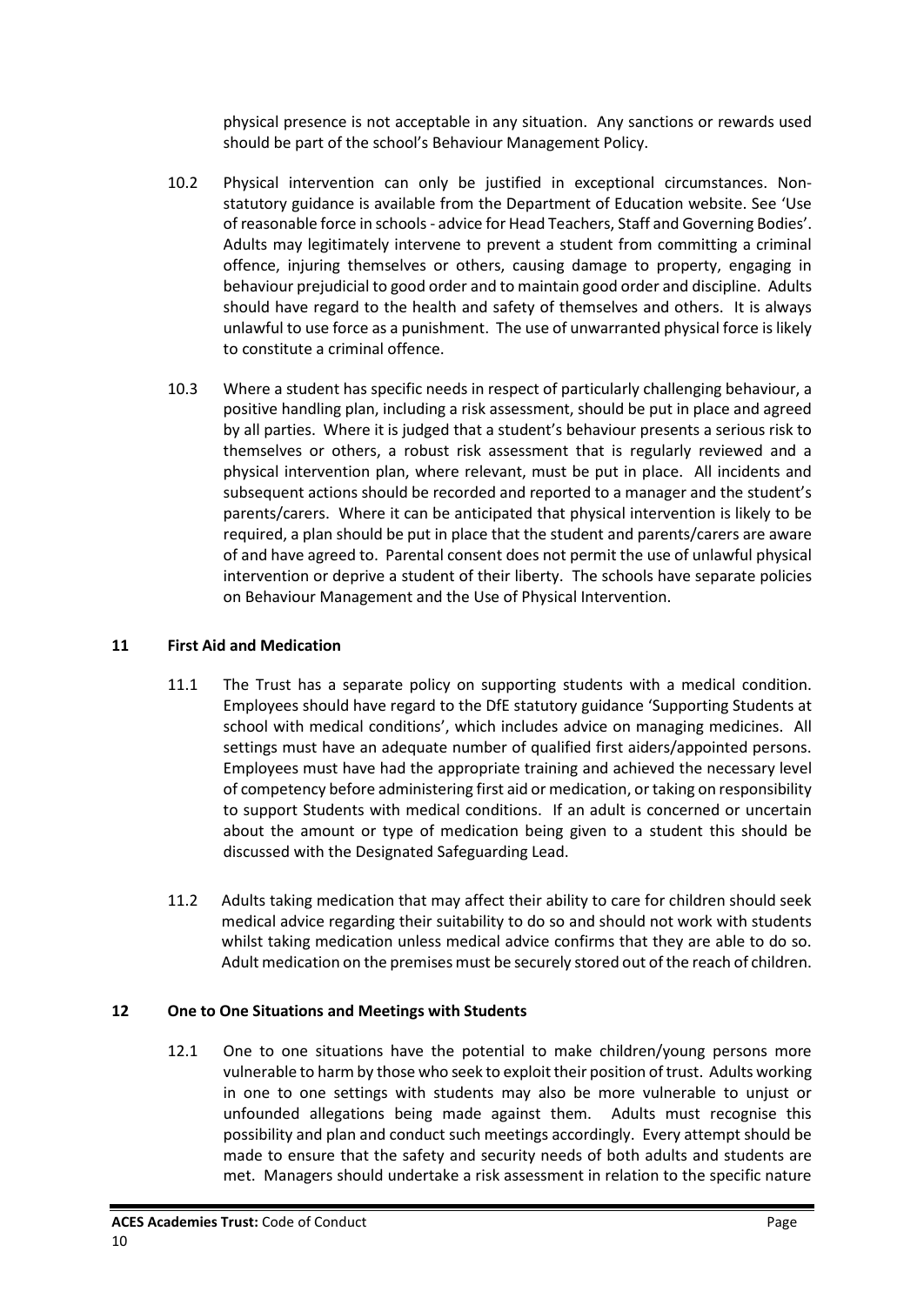and implications of one to one work for each Adult and student, which should be reviewed regularly. Where such a meeting is demonstrably unavoidable it is advisable to avoid remote or secluded areas and to ensure that the door of the room is left open and/or visual/auditory contact with others is maintained. Any arrangements should be reviewed on a regular basis.

- 12.2 Pre-arranged meetings with students away from the premises or on the school site when the school is not in session are not permitted unless written approval is obtained from their parent/carer and the Principal/Headteacher or other senior colleague with delegated authority.
- 12.3 No student should be in or invited into the home of an adult who works with them unless they are family members or close family friends, in which case adults are advised to notify their line manager. Students must not be asked to assist adults with jobs or tasks at or in their private accommodation or for their personal benefit.
- 12.4 There are occasions during exam periods when timetables clash and arrangements needs to be made to preserve the integrity of the of the examination process and in these circumstances exam boards may allow candidates to take an exam the following morning, including Saturdays. The examination board requires the centre to determine a method of supervision on journeys to and from the centre and overnight, which ensures the candidate's wellbeing. This supervision may be undertaken by a parent/carer or, employees may be asked to volunteer to supervise students, which may with prior approval be in their own home.
- 12.5 Other than in an emergency, an adult must not enter a student's home if the parent/carer is absent. Always make detailed records including times of arrival and departure and ensure any behaviour or situation that gives rise to concern is discussed with a senior manager/Principal. A risk assessment should be undertaken and appropriate risk management measures put in place prior to any planned home visit taking place. In the unlikely event that little or no information is available, home visits should not be made alone. Please refer to the Trust Home Visits policy for full guidance.

# **13 Transporting Students**

- 13.1 In certain situations e.g. out of school activities, adults may agree to transport students. Transport arrangements should be made in advance by a designated employee who will be responsible for planning and overseeing all transport arrangements and respond to any concerns that may arise. Wherever possible and practicable transport should be provided other than in private vehicles, with at least one adult additional to the driver acting as an escort.
- 13.2 Adults should ensure that their behaviour is safe and that the transport arrangements and the vehicle meet all legal requirements. They must ensure that the vehicle is roadworthy and appropriately insured and that the maximum capacity is not exceeded. It is a legal requirement that all passengers wear seatbelts and the driver should ensure that they do so. The driver should be aware of the current legislation concerning the use of car seats for younger children where applicable. It is illegal to drive using hand-held phones or similar devices and the driver must ensure that they adhere to all driving regulations.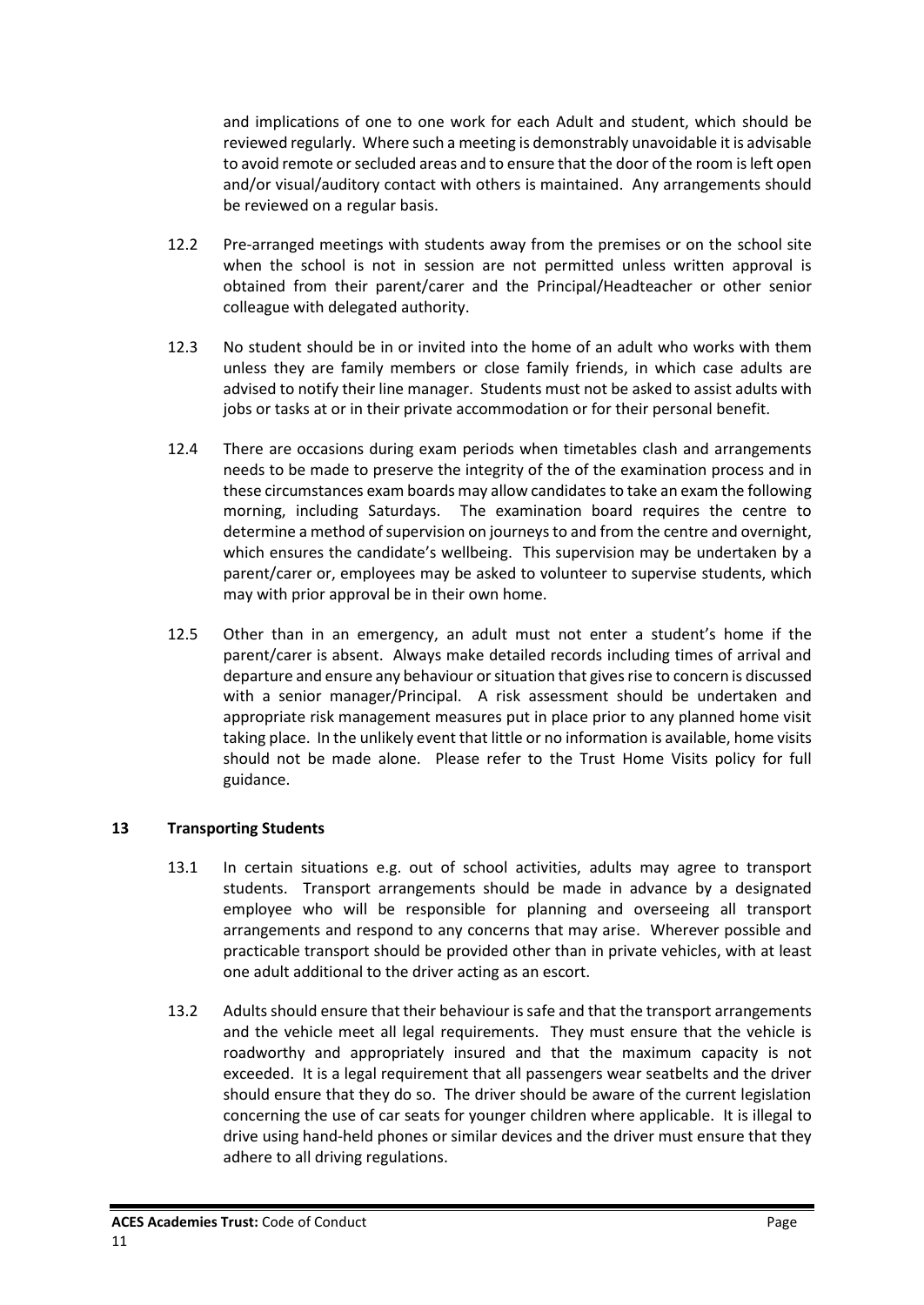- 13.3 It is inappropriate for adultsto offer lifts to a student, unless the need has been agreed with a manager and, if this falls outside their normal working duties, has been agreed with parents/carers.
- 13.4 There may be occasions where a student requires transport in an emergency situation or where not to give a lift may place a student at risk. Such circumstances must always be recorded and reported to a senior manager and parents/carers.

# **14 Educational Visits and School Clubs**

14.1 Adults should take particular care when supervising students in the less formal atmosphere of an educational visit, particularly in a residential setting, or after-school activity. Adults remain in a position of trust and the same standards of conduct apply. Please refer to the Trust's policy on educational visits and the Health and Safety policy.

# **15 Curriculum**

- 15.1 Some areas of the curriculum can include or raise subject matter which is sexually explicit, of a political, cultural, religious or an otherwise sensitive nature. Care should be taken to ensure that resource materials cannot be misinterpreted and clearly relate to the learning outcomes identified by the lesson plan. This plan should highlight particular areas of risk and sensitivity.
- 15.2 The curriculum can sometimes include or lead to unplanned discussion about subject matter of a sexually explicit, political, cultural, religious or otherwise sensitive nature. Responding to students' questions can require careful judgement and adults must take guidance in these circumstances from the Designated Safeguarding Lead. Adults must not enter into or encourage inappropriate discussion about sexual, political or religious activity or behaviour or, discussions which may offend or harm others. Adults should take care to protect children from the risk of radicalisation and should act in accordance with advice given under Part 1 of Keeping Children Safe in Education DfE and accordingly must not express any prejudicial views or, attempt to influence or impose their personal values, attitudes or beliefs on students.
- 15.3 Please refer to the school's policy on sex and relationships education (SRE).

# **16 Photography, Videos and other Creative Arts**

- 16.1 Please refer to the Trust's guidance on e-safety, the use of images and the consent forms therein. Adults should have regard to the ICO CCTV code of practice and the guidance 'Taking Photographs in Schools'.
- 16.2 Many educational activities involve the taking or recording of images. This may be undertaken as part of the curriculum, extra school activities, for displays, publicity, to celebrate achievement or, to provide evidence of the activity. The Data Protection Act 2018 (DPA 2018), and the UK General Data Protection Regulation (UK GDPR) affects the use of photography. An image of a child is personal data and it is, therefore, a requirement under the DPA that consent is obtained from the parent/carer of a child before any images are made such as those used for school web sites, notice boards, productions or other purposes.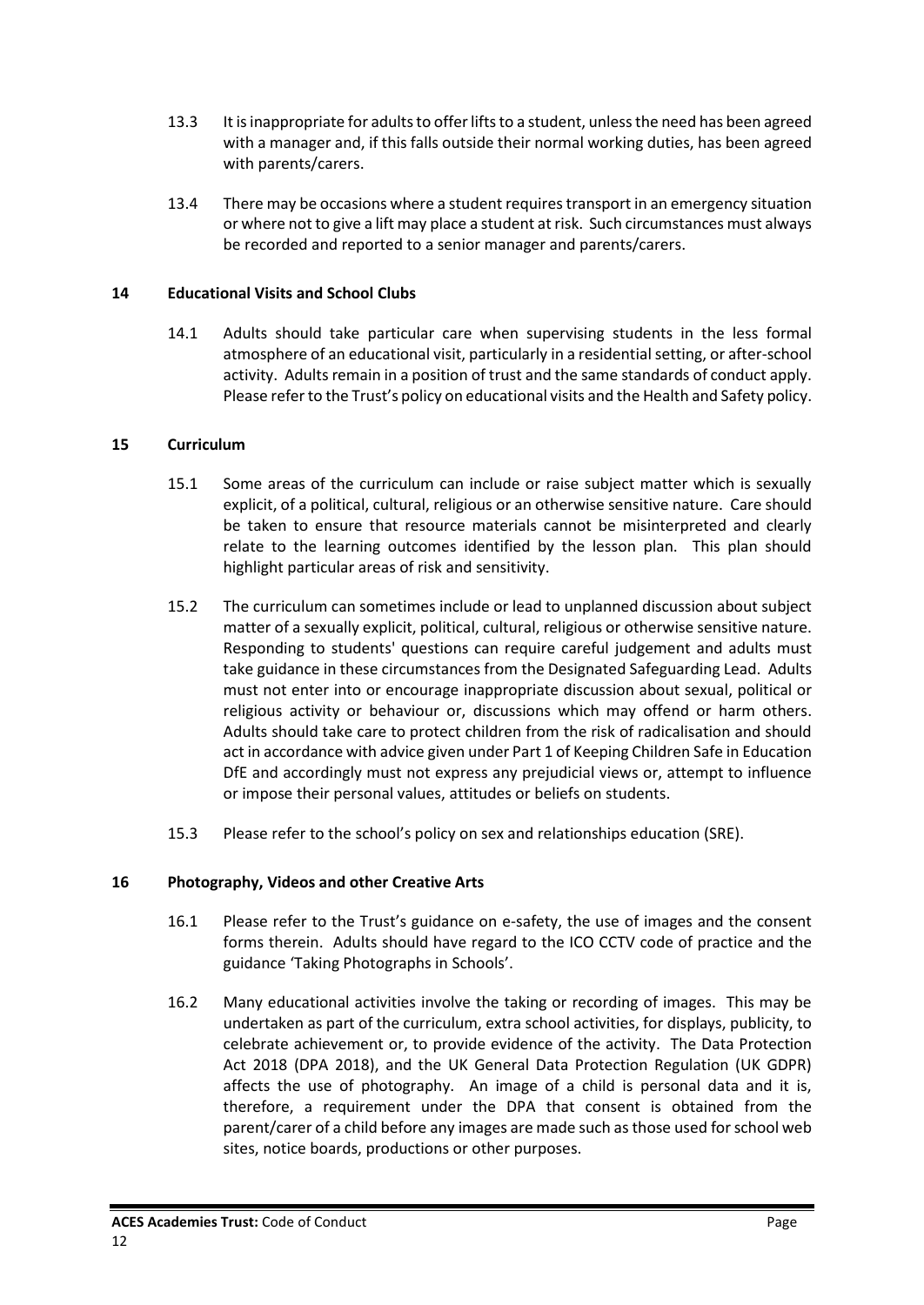- 16.3 Adults need to be aware of the potential for such images to be taken and/or misused to create indecent images of children and/or for 'grooming' purposes. Careful consideration should be given as to how these activities are organised and undertaken. There should be an agreement as to whether the images will be destroyed or retained for further use, where these will be stored and who will have access to them.
- 16.4 Adultsshould remain sensitive to any student who appears uncomfortable and should recognise the potential for misinterpretation. It is also important to take into account the wishes of the child, remembering that some children do not wish to have their photograph taken.
- 16.5 Adults should only use equipment provided or authorised by the school to make/take images and should not use personal equipment, mobile telephones or any other similar devices to make/take images.
- 16.6 The following guidance should be followed:
	- if a photograph is used, avoid naming the student
	- if the student is named, avoid using the photograph
	- photographs/images must be securely stored and used only by those authorised to do so
	- be clear about the purpose of the activity and about what will happen to the photographs/images when the lesson/activity is concluded
	- only retain images when there is a clear and agreed purpose for doing so
	- ensure that a senior member of staff is aware that the photography/image equipment is being used and for what purpose
	- ensure that all photographs/images are available for scrutiny in order to screen for acceptability
	- be able to justify the photographs/images made
	- do not take images of Students for personal use
	- only take images where the student consents to this
	- do not take photographs in one to one situations
	- do not display or distribute photographs/images of students unless there is consent to do so from the parent/carer
	- only publish images of students where they and their parent/carer have given explicit written consent to do so
	- do not take images of students in a state of undress or semi-undress
	- do not take images of students which could be considered as indecent or sexual.

# **17 Unacceptable Use of ICT Facilities and Monitoring**

17.1 This section should be read in conjunction with the Trust Acceptable use of ICT facilities policy/. Posting, creating, accessing, transmitting, downloading, uploading or storing any of the following material (unless it is part of an authorised investigation)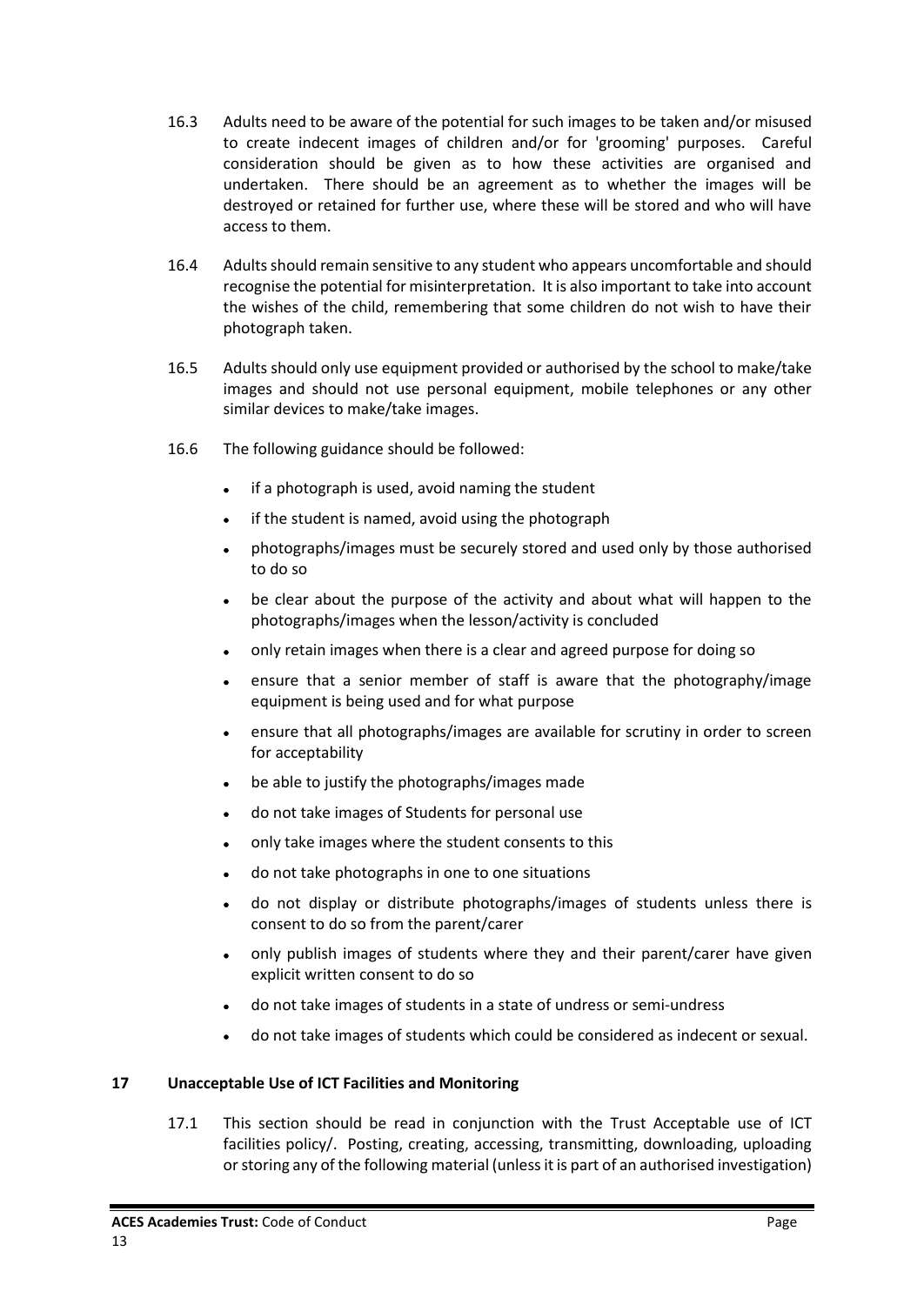is likely to amount to gross misconduct and result (where the adult is employed) in summary dismissal (this list is not exhaustive):

- a) pseudo-images of children (child abuse images), pornographic or sexually suggestive material or images of children or adults which may be construed as such in the circumstances (that is, writing, texting, pictures, films and video clips of a sexually explicit or arousing nature),
- b) any other type of offensive, obscene or discriminatory material, criminal material or material which is liable to cause distress or embarrassment to the Trust or others.
- 17.2 If indecent images of children are discovered at the premises or on the school's equipment/devices, an immediate referral should be made to the school designated Safeguarding Lead and Principal/Headteacher (unless he or she is implicated) and the external Designated Officer (DO) and, if relevant, the police contacted. The images/equipment should be secured, should not be used by others and should be isolated from the network. There should be no attempt to view, tamper with or delete the images as this could jeopardise any necessary criminal investigation. If the images are of children are known to the school, a referral should also be made to children's social care in accordance with local arrangements.
- 17.3 The contents of our ICT resources and communications systems are our property. Therefore, adults should have no expectation of privacy in any message, files, data, document, facsimile, telephone conversation, social media post, conversation or message, or any other kind of information or communications transmitted to, received or printed from, or stored or recorded on our electronic information and communications systems.
- 17.4 We reserve the right to monitor, intercept and review, without prior notification or authorisation from adults. Usage of our IT resources and communications systems, including but not limited to telephone, e-mail, messaging, voicemail, CCTV, internet and social media postings and activities is monitored to ensure that our rules are being complied with and for the following purposes:
	- a) to monitor whether the use of the e-mail system or the internet is legitimate and in accordance with this Code:
	- b) to assist in the investigation of alleged wrongful acts; or
	- c) to comply with any legal obligation
- 17.5 Adults consent to monitoring by acknowledgement of this code and the use of our resources and systems. We may store copies of data or communications for a period of time after they are created, and may delete such copies from time to time without notice. If necessary information may be handed to the police in connection with a criminal investigation.
- 17.6 A CCTV system monitors the School 24 hours a day. This data is recorded and may be used as evidence of any alleged wrong doing.
- 17.7 Cyber-bullying can be experienced by adults as well as students. Adults should notify the Principal/Headteacher if they are subject to cyber-bullying. The Trust will endeavour to protect adults and stop any inappropriate conduct.